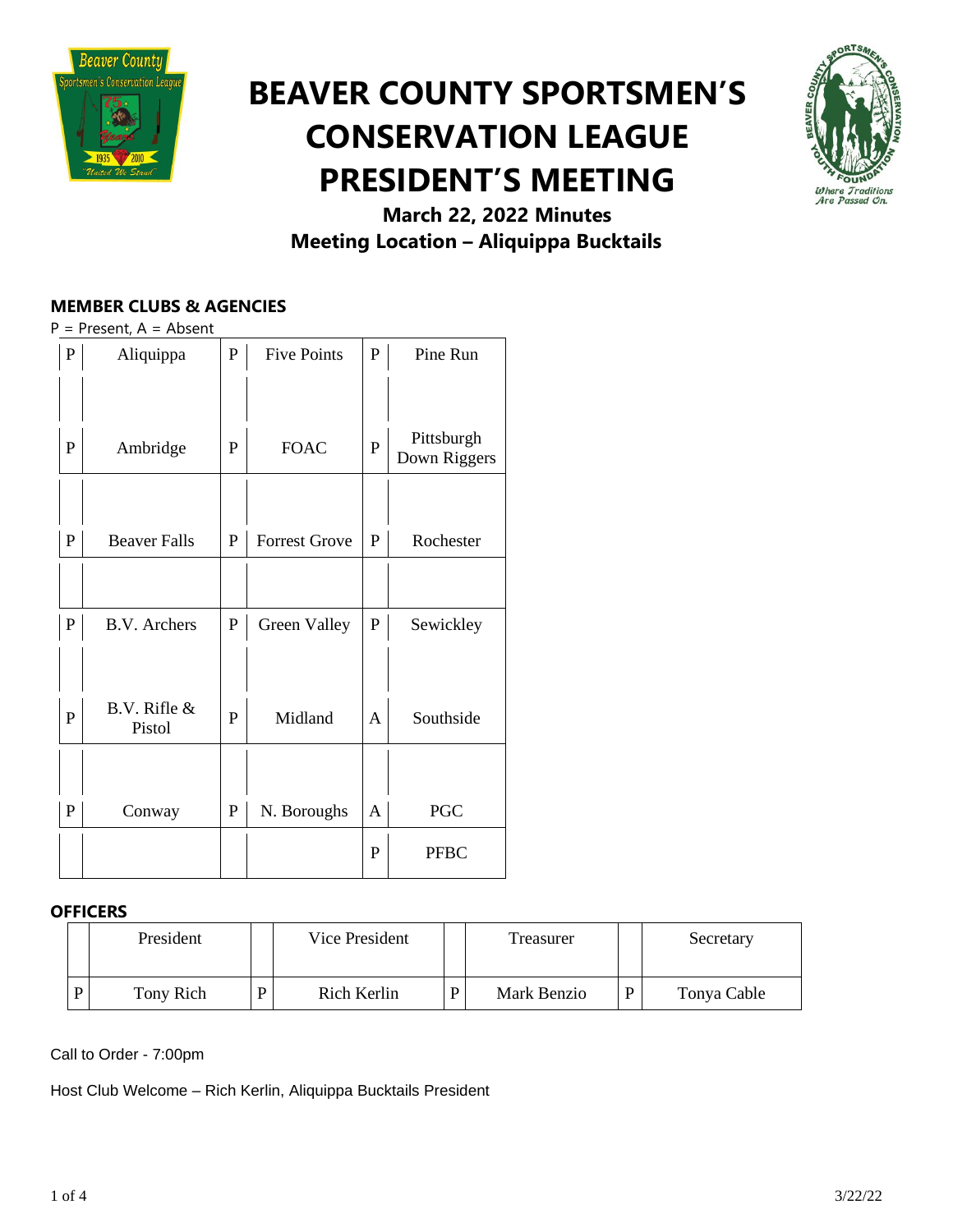#### **GUESTS**

o Zelienople Harmony Sportsmen's Club – WELCOME

#### **COMMUNICATIONS**

o None

#### **STATE AGENCIES**

PA GAME COMMISSION (PGC)

#### [PA Hunting and Trapping Digest](http://read.nxtbook.com/pgc/huntingtrapping/20212022/cover.html)

PA FISH & BOAT COMMISSION - Jeremy Allen

**PA Fish and Boat [Commission](https://www.fishandboat.com/Fish/FishingLicense/Pages/BuyAFishingLicense.aspx)**

#### **FISHING DERBY**

- Joe Craig Memorial Fishing Derby
- April 30th at Hopewell Community Park
- $\bullet$  8 am 12 pm
- Ages 15 and younger
- 24 tagged for prizes for the kids
- Admission is FREE

#### **Special Welcome to PA Fish & Boat Commission (PFBC)**

- o Tim Schafer, Executive Director
- o Officers of the Law to include a Sargent & Officer
- o Presidents, Past Presidents and Commissioners of the PFBC

Award Presentation by Tim Schafer to Rocco Ali for his long-time dedication to service & commitment to excellence to southwestern PA and the PFBC.

Rocco served the anglers, boaters and aquatic resources of southwestern PA. Among many things, he was responsible for the 2 fish cleaning stations on the shore at Lake Erie (Walnut Creek & North East Marina).

#### CONGRATULATIONS ROCCO!

#### **[Picture](https://drive.google.com/file/d/1qlDJ5rLQGXbH3ZI3nd-61wdFpUTwFh5Z/view?usp=sharing)**

Welcome Rocco's wife, Karen & granddaughter, Anna

Update and discussion on Herford Manor.

#### **WE THE PEOPLE**

- We the People of America [wtpoa](https://www.wtpoa.net/)
- Holding 2 meetings every month.
- Employee handbooks ready to be presented to our legislators.
- We all share our Freedom and the status of being an America long before choosing a political party.
- "We the People of America" trifolds / brochures available for joining.
- Armstrong County League & Beaver County League joined "We the People of America".
- Recently met with West Moreland County League (they have an additional 5,000 members).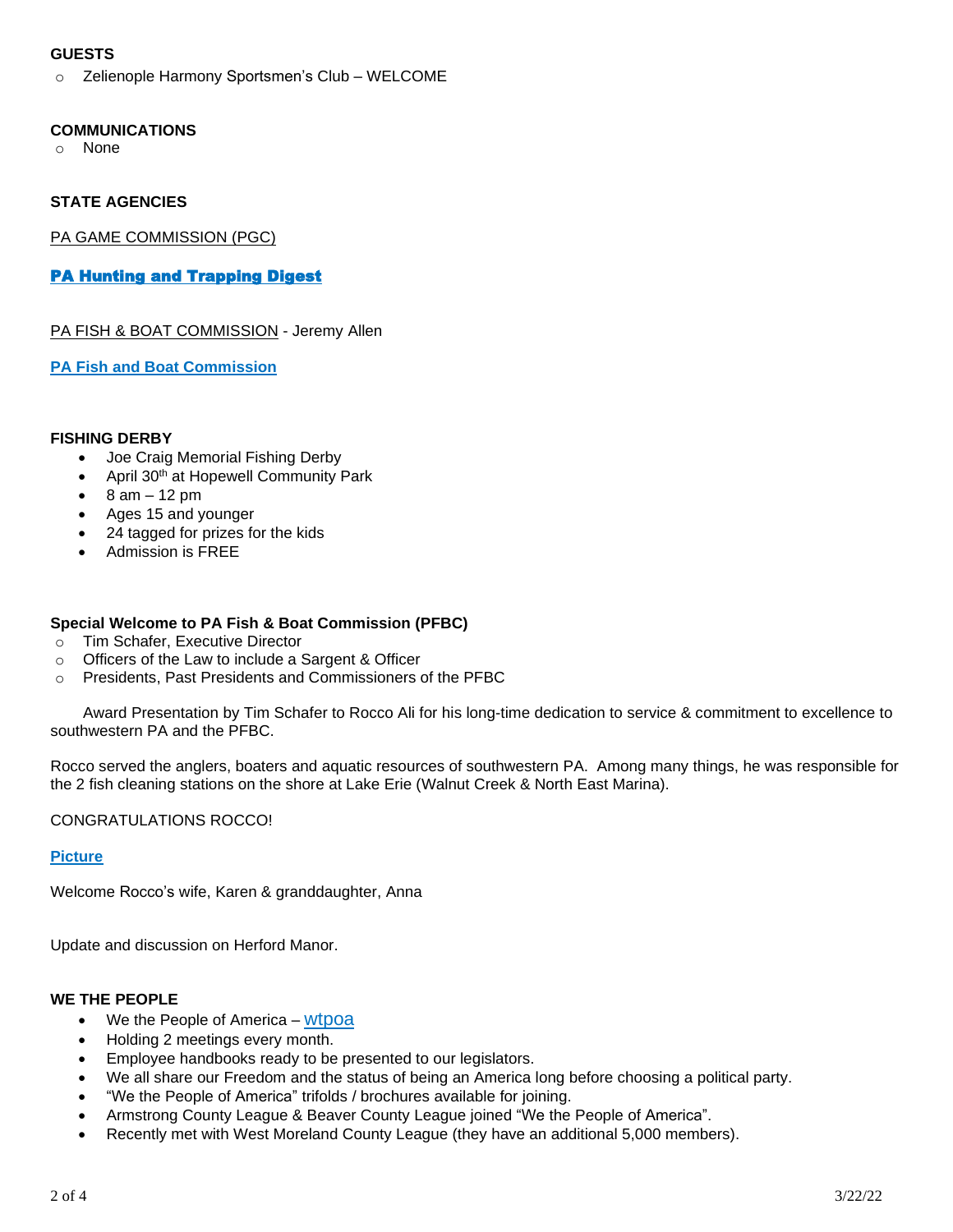#### **CONSERVATION CAMP**

Breanna Edmiston, Camp Director: contact email – **[bbarcaskey@gmail.com](mailto:bbarcaskey@gmail.com)**

- To be held at Racoon State Park
- Camp dates are  $6/19/22 6/25/22$
- Ages 13 15
- $\bullet$  25<sup>th</sup> year anniversary this year
- Posters available **[poster](https://drive.google.com/file/d/1zXPeS1QnPZRPfEdMskKGbyvHqKitqw13/view?usp=sharing)**
- Applications for campers **[application](https://drive.google.com/file/d/1pPGcZODJrtdfZWKA-a-ugRa0ViifIT0l/view?usp=sharing)**
- Hunter Safety course is required for all campers prior to attending camp.
- Will need ADULT kitchen HELP

#### **LEAD ABATEMENT & SPORTSMEN'S CLUBS**

- Clubs that have been affected shared information.
- Discussion on concern of bald eagles getting lead poison coming from the prey the eat and the gut piles left by hunters.
- Look up best management practices and keep a book of records of all efforts.
- County League willing to set up a meeting with the clubs to work through this lead issue.

#### **CONSTITUTIONAL CARRY**

- Defined as "do not need license / permit to carry concealed fire arm".
- Preemption & Constitutional Carry bills for PA were passed through the House & the Senate; both bills were vetoed by the Governor Wolfe.
- 2<sup>nd</sup> Amendment Rally will be September 12, 2022. "Stay Free, Stay Armed"

#### **FISH COMMITTEE**

• Blue cat fish will be on the stocking list for the Ohio River this year.

#### **YOUTH FIELD DAY** – **[Poster](https://drive.google.com/file/d/1i0n4afOanIeXPaD2e_D2duhibIyNpWww/view?usp=sharing)**

- To be held on July 16, 2022 at Midland Sportsmen's Club
- $\bullet$  8 am  $-$  4 pm with 7 am registration
- Ages  $8 17$
- Registration is on line **[HERE](https://www.register-ed.com/events/view/178825)**
- 75 openings for youth to sign up
- 7 stations (some are dual stations)
- 2 Presentations (Kerlin Kanine & Beaver County Coon Hunters)

#### **RECAP of ALL YOUTH EVENTS**

- Fishing Derby
- Conservation Camp
- **Field Dav**
- Pheasant Hunt
- Goose Hunt

Remember, the BCSCL Youth Foundation will support "Field Days" for the clubs in the county.

#### **UNFINISHED BUSINESS**

- Discussion regarding club concerns with high cost of insurance.
- Hereford Manor Funds raised by the League. Working on getting a figure of the balance as it has been growing over the past years. Discussion on the plan for monitoring these funds.
- Escrow account still marked for Hereford Manor.